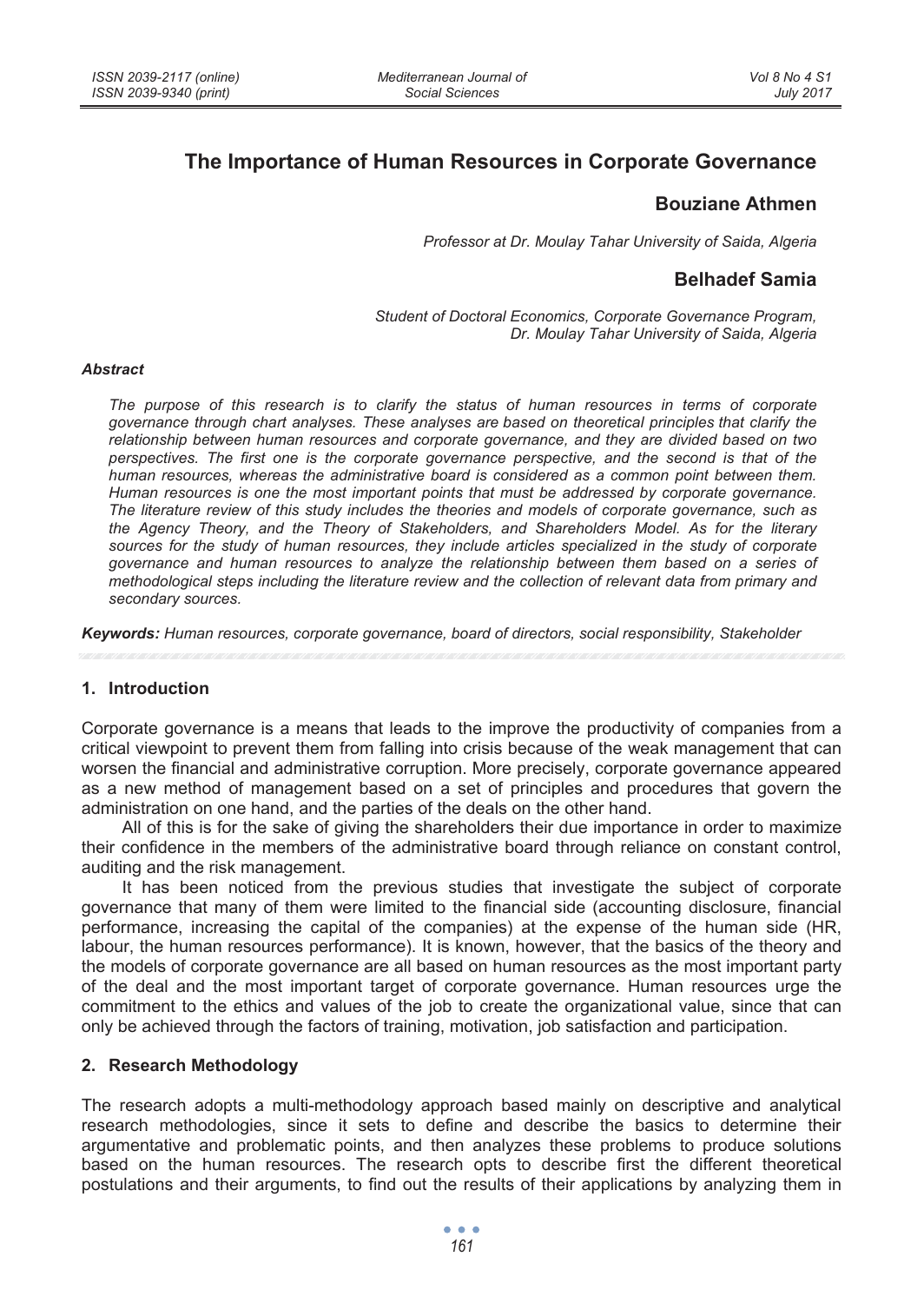| ISSN 2039-2117 (online) | Mediterranean Journal of | Vol 8 No 4 S1    |
|-------------------------|--------------------------|------------------|
| ISSN 2039-9340 (print)  | Social Sciences          | <b>July 2017</b> |

correlation in a comparative way to find out the importance of the role of human resources. The comparative and correlational descriptive research paradigm helps find out which factors are most essential, without intervention and without modifying the variables.

The analytical research paradigm, on the other hand, is useful since the research is based on the theories mentioned above. Basic research exists already and the researcher sets to analyze the theoretical information in order evaluate these theories and provide an elaborate explanation of the relationship between corporate governance and human resources from a new perspective based on a different methodology. The researchers analyze the vital function of human resources in corporate governance to highlight its other functions on different levels, especially the sociological level, since most previous studies highlight mainly the financial level. The analytical research methodology is then vital when approaching a certain analysis through different theories, especially for evaluation.

#### **3. Results and Discussion**



*3.1 The Relationship of Human Resources and Corporate Governance* 

#### **Figure 1:** The Relationship of Human Resources and Corporate Governance

The diagram shown above indicates a clarification of the importance of human resources in the corporate governance, and that is divided into two parts:

#### *3.2 The Importance of Human Resources in the Corporate Governance from the Perspective of Corporate Governance:*

In this perspective, this position is clarified through the examples of corporate governance. They are divided into two main categories based on defining the relationship between them. For the first model (Shareholder) for example, this relationship is limited to one important representative of human resources, who is the Executive Director (Manager) with the shareholders. This limited relationship caused issues that led to the necessity to the separate between the management and the ownership (Consider Berle and Means, 1932), the fact which led to the emergence of the agency problem (See Jensen and Meckling 1976). The relationship was limited only to the Executive Director, it is inferred from him that the model neglecting the other side of human resources, which is the dynamic element in the company, in the precise sense, not granted to employee in company status, where their role was confined to the performance of the specific job, without granting them the privileges that would achieve the strategically goals of the company.

Finally, we can say that the position of human resources in corporate governance under the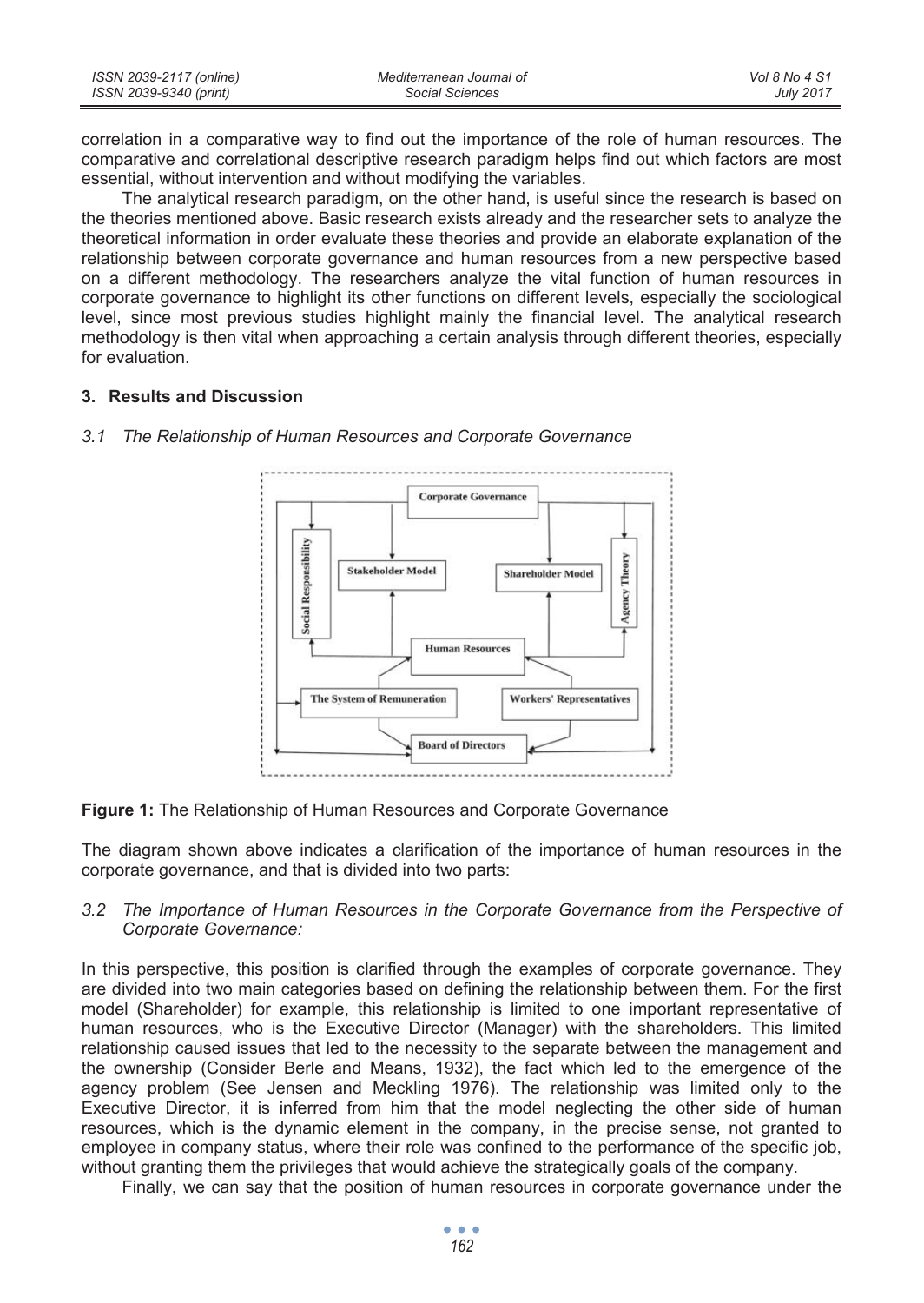| ISSN 2039-2117 (online) | Mediterranean Journal of | Vol 8 No 4 S1    |
|-------------------------|--------------------------|------------------|
| ISSN 2039-9340 (print)  | Social Sciences          | <b>July 2017</b> |

Shareholder Model is partial since its most important role has been marginalized. This has led to the necessity to create a new model that can upgrade the position of human resources in order to realize the qualification and efficiency to guarantee the highest levels of performance. This new model in known as the Stakeholder Model, which was defined by Milton Freedman.

According to Freeman (1984), stakeholders are individuals or groups who can affect or be affected by the purposes and business success; however, several scholars have suggested that this definition is too broad, because in the final analysis all social players are directly or indirectly affected by the actions of the company. What has given rise to different classifications of stakeholders, has suggested that they are primary and secondary, according to the degree of impact on the organization in terms of achieving its mission and objectives of the company. (Donaldson & Preston, 1995; Freeman, 1984).

The general idea of the Stakeholder concept is a redefinition of the organization. In general the concept is about what the organization should be and how it should be conceptualized. Freedman (2006) states that the organization itself should be thought of as grouping of stakeholders and the purpose of the organization should be to manage their interests, needs and viewpoints. This stakeholder management is thought to be fulfilled by the managers of a firm. The managers should on the one hand manage the corporation for the benefit of its stakeholders in order to ensure their rights and the participation in decision making and on the other hand the management must act as the stockholder's agent to ensure the survival of the firm to safeguard the long term stakes of each group. (Fontaine and Haarman and Schmid, 2006).

Milton Freedman considered the employee as one of the most important factors that influence and affects the enterprise. This indicates that the fact a company that follows the corporate governance would also affect human resources and be affected by it. This leads to the creation of the value and realization of job satisfaction and commitment, and by that, it would have already social responsibility, which generally aims to ensure the rights of individuals within the company, by considering them before all as customers enrolling in it.

#### *3.3 Human Resources Position in Corporate Governance from the Perspective of Human Resources*

It is clear that human resources has a vital position in corporate governance because it is believed to be the basic pillar when properly applied. Human resources is considered as the mediator in all dealings, and even when applying different labels, (workforce, employees, workers, administrative agents, executive director…etc.), the purpose does not change; it remains the "human resources purpose". Amongst the interests of this field is that the employee takes part in corporate governance, which is the main point that was clarified by Michael LP Lower (2009).

Employee participation can also refer to decision-making at levels below the board such as the workplace or within the employee's immediate 'team'. This participation might be direct with each individual employee participating in the decision-making process. More usually, however, it will be indirect in that employees participate in governance through representatives. (Lower, 2009).

The participation of the employee in the corporate governance is a clear indication of the position of human resources. It is sought mainly through increasing the productivity that results from the psychological comfort of staff, the fact which leads to increase the level of all various kinds of creativity, especially the administrative innovation and managerial leadership. The latters can reduce the agency problem and the contradictory interests, in order to rise up to the highest levels of performance (financial, organizational, and human) that insure the rights of all stakeholders. Konzelmann et al. (2006) relate to the present research as being the most important source that has linked between corporate governance and human resources, and being the one who provided an important addition in this area, especially in clarifying that the interrelationship between the two sectors is a direct one. They also stated that the central purpose of HRM is enhancing performance and in turn HRM itself, is affected by the implementation of corporate governance practices. Therefore, the demands of the stakeholder could influence. on the HRM practices developed and implemented. (Konzelmann et al, 2006).

The diagram explains how the administrative board is considered as the main engine, or the